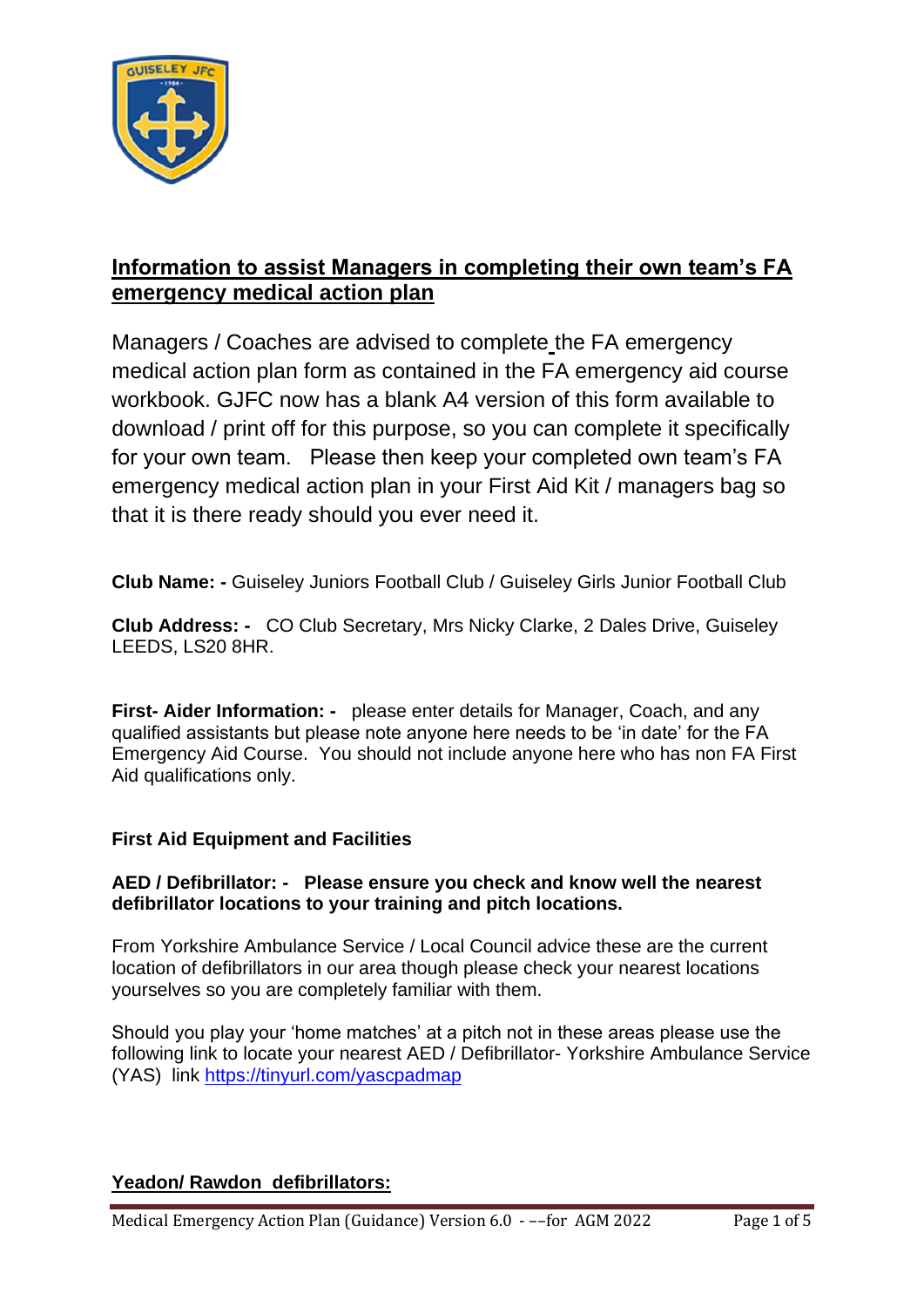

Yeadon Library, High Street LS19 7PP. Call Sign WCPAD217

Yeadon Morrisons Supermarket, High Street, LS19 7PP Call Sign WCPAD012

Yeadon Tarn Public Toilets Dam Lane LS19 7TA Call Sign WCPAD193

Yeadon, 152 Harrogate Road ( Takeaway at Traffic Lights diagonal opp Murgatroyds) LS19 6AH Call Sign WCPAD219

Yeadon, St Johns Church, Barcroft Road LS19 7XZ Call Sign WCPAD720

Yeadon, The Woolpack LS19 7SE Call Sign WCPAD504

Yeadon Westfield Junior School / St Peter & St Pauls – outside vehicle gate for Yeadon Westfield Juniors Call Sign WCPAD174

Chameleon Hairdressers, corner of Kirk Lane & Whack House Lane, Yeadon, outside wall Call Sign WCPAD249

Rawdon Fire Station, Green Lane LS19 7BY Call Sign WCPAD092

Rawdon Community Library, Micklefield Park, LS19 6DD Call Sign WCPAD114

Rawdon Cricket Club Larkfield Road LS19 6DZ Call Sign WCPAD099

Rawdon / Horsforth, Yarnbury Rugby Club, Brownberrie Lane, LS18 5HB Call Sign WCPAD675

#### **Guiseley defibrillators:-**

Changing rooms GJFC Shaw Lane – Call Sign WCPAD624

McDonalds, Westside Retail Park LS20 9NE Call Sign WCPAD093 & also Argos Westside Retail Park LS20 9NE exterior wall but not in YAS system yet

Queensway Primary School, Coppice Wood Avenue LS19 7LF Call Sign WCPAD065

Morrisons Supermarket, sited next to cash points facing Otley Road, Call Sign WCPAD023

Scout & Guide Hut, next to St Oswalds Primary School ,Guiseley on outside wall Call Sign WCPAD143

Guiseley Theatre, Guiseley on outside wall Call Sign WCPAD177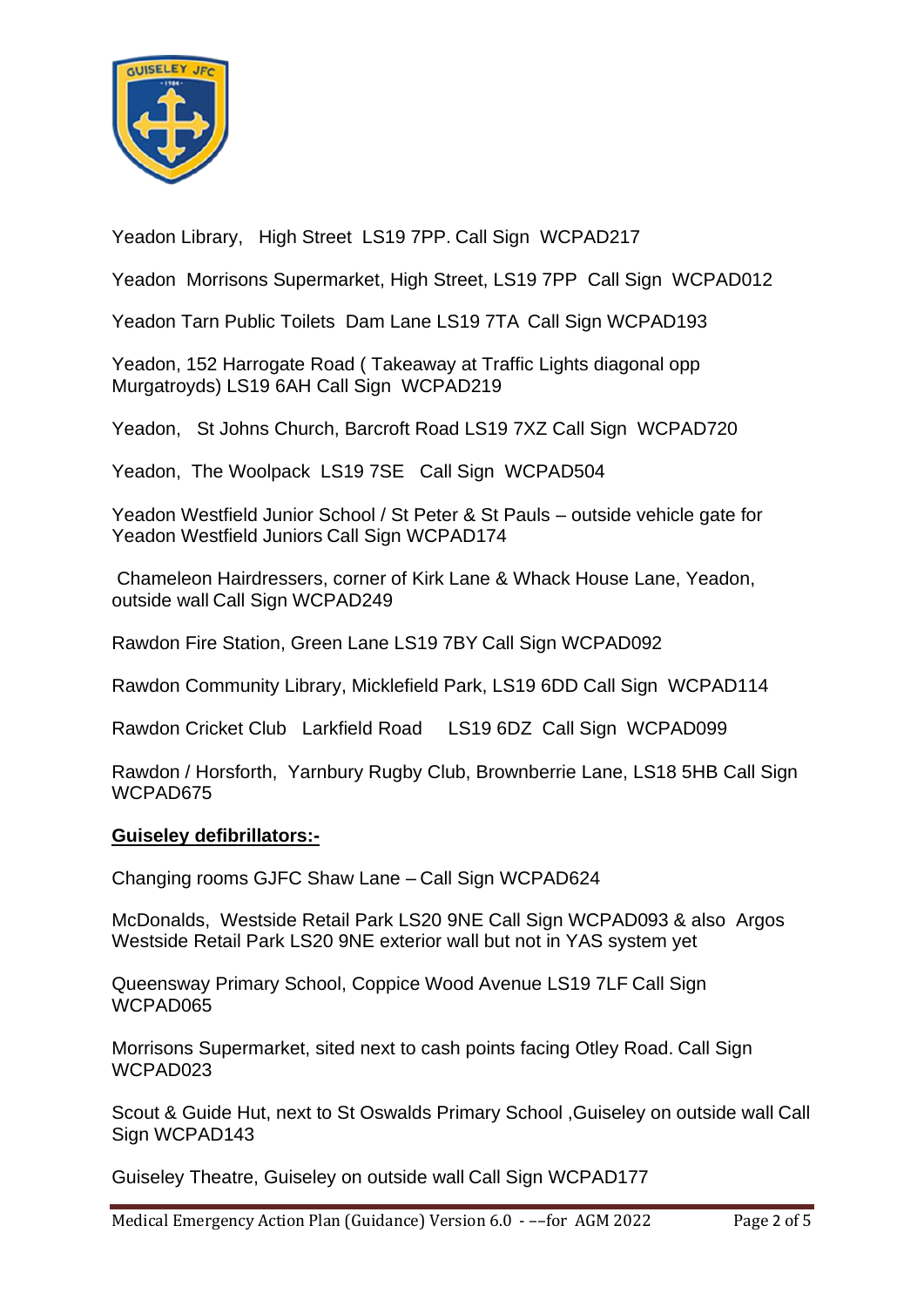

.

St Marys School in First Aid Room on left inside entrance near All Weather Pitch not in YAS system

The Ings Pub, Guiseley, outside wall Call Sign WCPAD094

Station Pub, Guiseley, Call Sign WCPAD222

Guiseley AFC / Guiseley CC Nethermoor park outside wall Call Sign WCPAD059

Guiseley Baptist Church, Oxford Road. LS20 9AS Call Sign WCPAD017

Wetherby Whaler, on wall on opposite side to Aldi Call Sign WCPAD088

## **Menston/ Esholt defibrillators:-**

St Marys School in First Aid Room on left inside entrance near All Weather Pitchnot in YAS system

Wetherby Whaler, on wall on opposite side to Aldi - Call Sign WCPAD088

Menston: wall of Methodist Church on Main Street. Call Sign WCPAD034

Menston Railway Station, Call Sign WCPAD189

Menston Cricket Club, Bradford Road LS29 6EB Call Sign WCPAD715

Woolpack in Esholt, - rear of Pub outside wall Call Sign WCPAD216

**Stretcher:** - the only location currently possible for one is at Shaw Lane (St Mary's school advise do not have one in their first aid room – on right)

**First Aid Room:-** Shaw Lane is the only Facility possible , during our hours of operation we do not have access to those in Schools etc. ( though for some teams training at St Mary's in the evenings access via the school , the same being the case for use of other school Sports Halls or 5's Soccer in Yeadon)

**Access Routes :-** This is something to consider for both training and match locations the following information is likely to be helpful stating with Postcode to assist the Ambulance and determine where someone will meet an Ambulance to escort Paramedics etc direct to a casualty. Should yours not be here please find it and ensure clear on your FA emergency medical action plan.

Shaw Lane Football – Pitch, Queensway, Guiseley, Leeds, West Yorkshire, LS20 9JN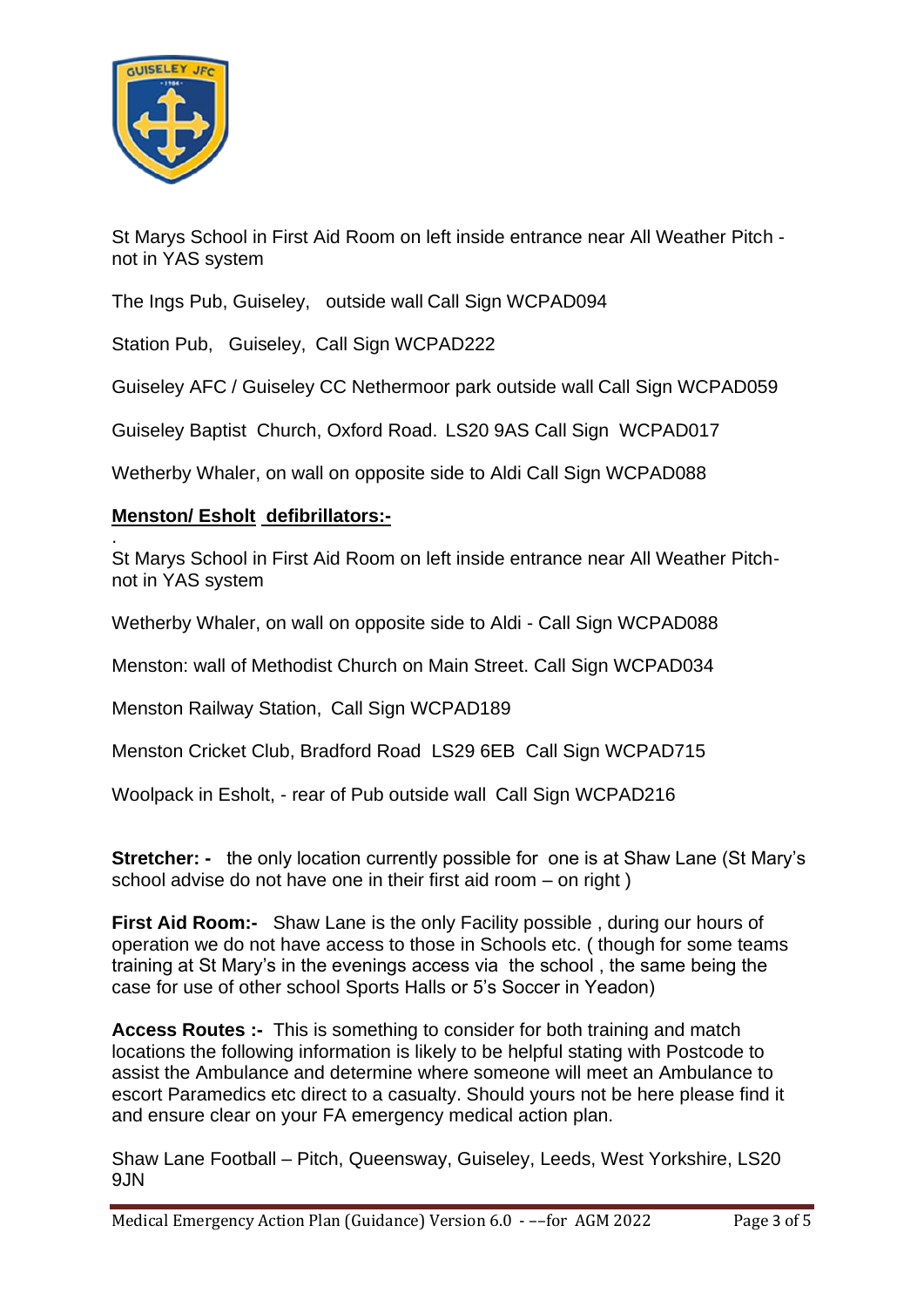

Crompark Cricket Club, High Royds Village, Chevin Park, Menston, LS29 6AQ (use for High Royds Sports Association Pitches too)

St Marys High School , All Weather Pitches, Bradford Road, Menston, Ilkley, West Yorkshire LS29 6AE

Guiseley AFC, All Weather Pitch Nethermoor Park, Otley Rd, Leeds LS20 8BT

Yeadon Westfield Junior School, New Road, Yeadon, Leeds, West Yorkshire LS19 7HW

Ss. Peter and Paul Catholic Primary School, Crofters Lea, Off New Road, Yeadon, Leeds, West Yorkshire, LS19 7HW

Rawdon Littlemoor Primary School, New Road Side, Rawdon, Leeds, LS19 6DD (use for Littlemoor Pitches)

#### **Other Information**

#### **Hospitals with A&E**

**Bradford Royal Infirmary Telephone**: 01274 542200 Address: Duckworth Lane, Bradford, West Yorkshire, BD9 6RJ Website: [http://www.bradfordhospitals.nhs.uk](http://www.bradfordhospitals.nhs.uk/) 6.1 miles from Shaw Lane

**Leeds General Infirmary** Leeds Teaching Hospitals NHS Trust Jubilee Wing, Calverley Street, Leeds, 0113 2432799 Great George Street, Leeds, West Yorkshire, LS1 3EX 7.83 miles from Shaw Lane

#### **Important note - Children's Accident and Emergency Department is at Leeds General Infirmary**

St James's Hospital tel 0113 2432799 Beckett Street, Leeds, West Yorkshire, LS9 7TF 8.7 miles from Shaw Lane

There is no local 'walk in' centre in NHS terms however **Wharfedale Hospital Minor injuries unit** is an equivalent Newall Carr Road,Otley, West Yorkshire, LS21 2LY

Minor injuries unit This Department is managed by Leeds Teaching Hospitals NHS Trust Jubilee Wing, Calverley Street, Leeds, 0113 2432799